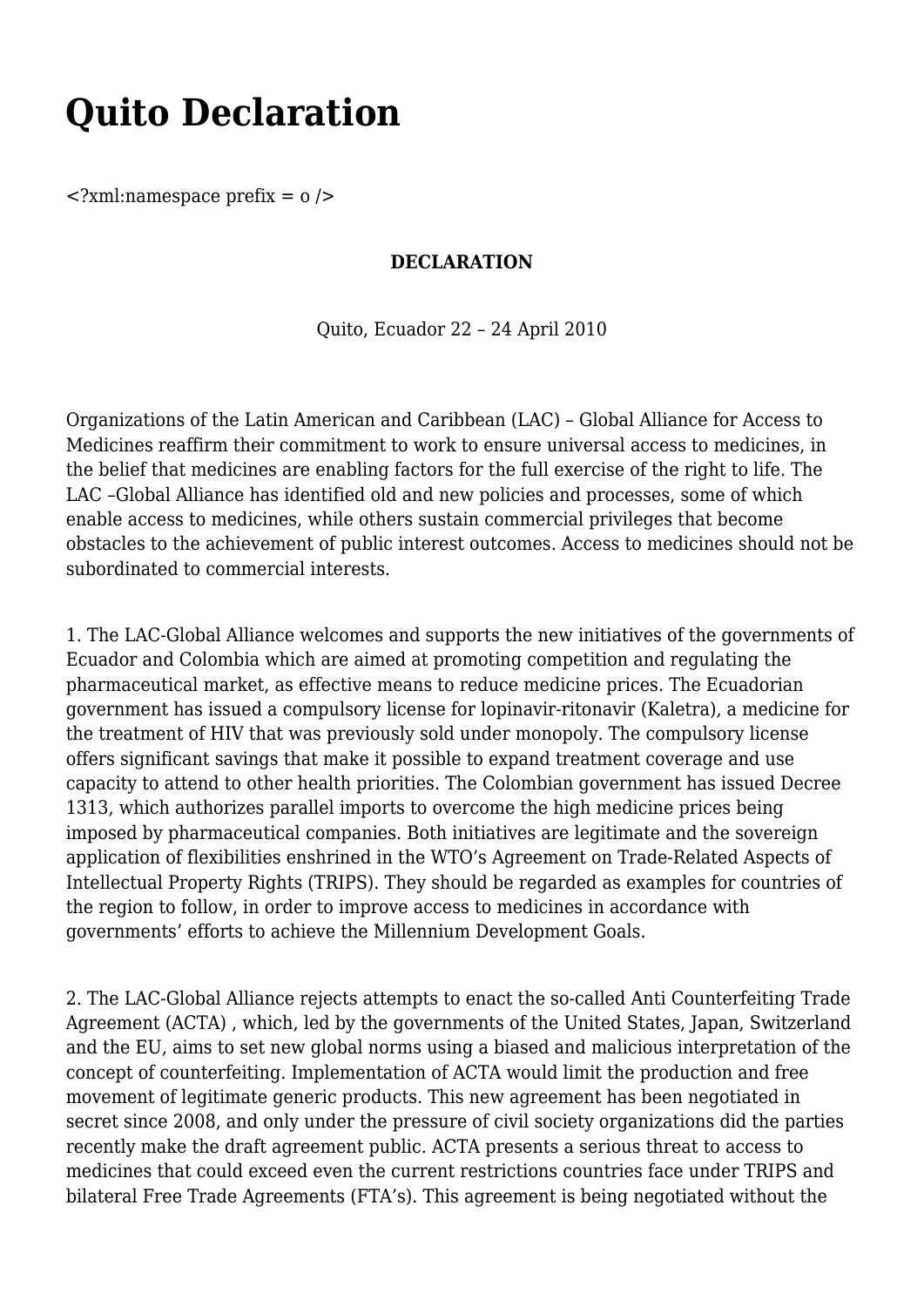participation of countries in the region, even though they will inevitably affect them.

3. The LAC–Global Alliance expresses grave concern about ,and rejects the advancement of, trade agreements that include TRIPS-plus and TRIPS-extra provisions, including trade agreements with the United States and the European Union (EU). The Alliance also rejects pressures related to implementation of these agreements which are intended to impose greater restrictions on national laws and regulations. The Alliance is particularly concerned with the initiation of negotiations on the Trans Pacific Partnership Agreement (TPPA) as well as the EU negotiations with Central American countries. Both risk negative effects on public health and patients' rights. The LAC-Global Alliance calls on governments, civil society and private companies in Central American countries to be alert to avoid the imposition of new provisions for intellectual property protection such as patent extensions, longer periods of data exclusivity, and enforcement measures, that could affect public health and access to medicines. Similarly, the LAC-Global Alliance calls on all governments in the LAC region not to accept any imposition on their national legislation that could further damage the public interest, particularly the right to health.

4. The failures of the Expert Working Group on Research and Development Financing established by the World Health Organization (WHO) are evident and unfortunate. This is a step backwards in implementing *The Global Strategy and Plan of Action on Public Health Innovation and Intellectual Property*. We are disappointed and dismayed with the way that WHO has handled this issue. The LAC-Global Alliance is convinced that mechanisms to encourage innovation that de-link the cost of research and development (R&D) from the final price of products should be explored. Monopoly incentives cannot meet the needs for R&D of medicines, particularly for diseases that primarily affect developing countries. Therefore, we call on civil society organizations and governments to engage in a process aimed at setting international norms and standards for innovation, based on the health needs of the majority of the world's population, including hitherto neglected diseases, to reach a global treaty on biomedical research and development. This should be put on the table for discussion at multilateral agencies such as WHO.

5. The LAC-Global Alliance calls on public and private agencies in countries of the region and multilateral agencies to develop initiatives to measure the impact of intellectual property protection on access to medicines, whether this impact is a result of the TRIPS Agreement, or of bilateral / regional and national laws arising from TRIPS, including the protection of clinical trial data. In particular we call upon the governments of the region to improve their procedures on patenting and protection of clinical trial data, in order to avoid granting undue exclusivity. Moreover, we encourage governments to explore initiatives to avoid any monopoly over medicines that are included in their essential medicines list or formularies.

6. The LAC-Global Alliance welcomes regional and sub-regional initiatives that seek new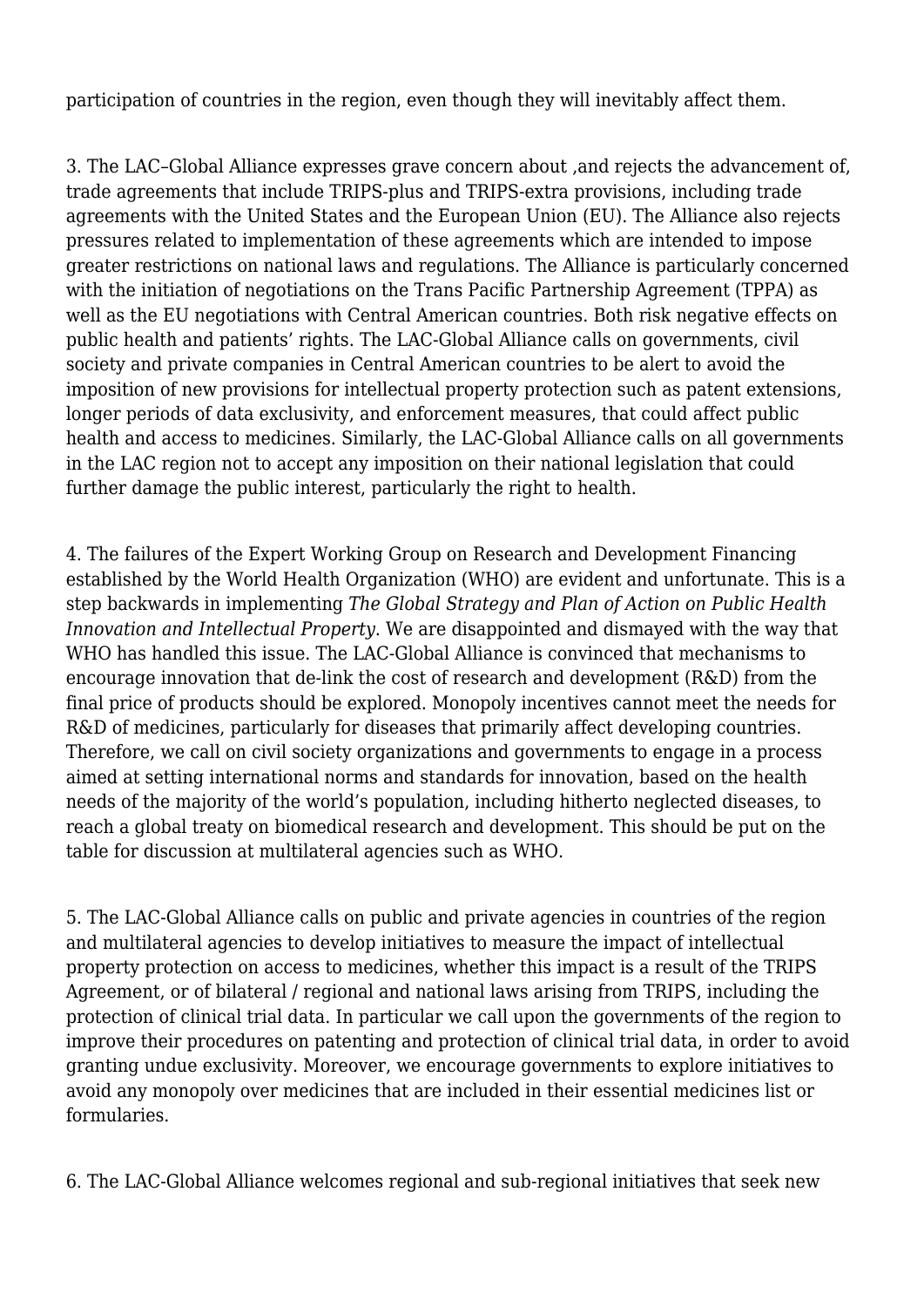ways to protect, promote and defend the right to health. These should include innovative solutions that commit countries to put their pharmaceutical production and innovation capacity to work for the needs of regional populations, and provide real impetus to a true pro-innovation and development agenda, founded on and responsive to regional needs.

7. The Alliance notes that in the case of biotechnological health products, there is pressure on our governments to increase exclusivity and monopoly protection, with controversial regulatory requirements and the extension of intellectual property and data protection regimes that will limit market entry of competing medicines. We recommend governments approach any regulatory or intellectual property-related decisions on this matter with the utmost seriousness and independence, including through the participation of civil society to represent the interests of public health.

The LAC-Global Alliance urges governments of the region and political forces in its countries to remain vigilant toward attempts to establish new mechanisms that impede access to medicines. At the same time, the LAC-Global Alliance hereby offers its assistance and puts its technical knowledge at the service of relevant stakeholders toward developing initiatives that contribute to improving the health of populations.

*Quito, Ecuador 22 – 24 April 2010*

## *Acción Internacional por la Salud (HAI) Latin America and the Caribbean*

## *Acción Internacional por la Salud (HAI) Bolivia*

*Acción Internacional por la Salud (HAI) Ecuador*

*Acción Internacional por la Salud (HAI) Peru*

*Federación Médica de Colombia – OBSERVAMED*

*FarmaMundi – Spain*

*IFARMA Foundation – Colombia*

*Health Action International (HAI) Europe*